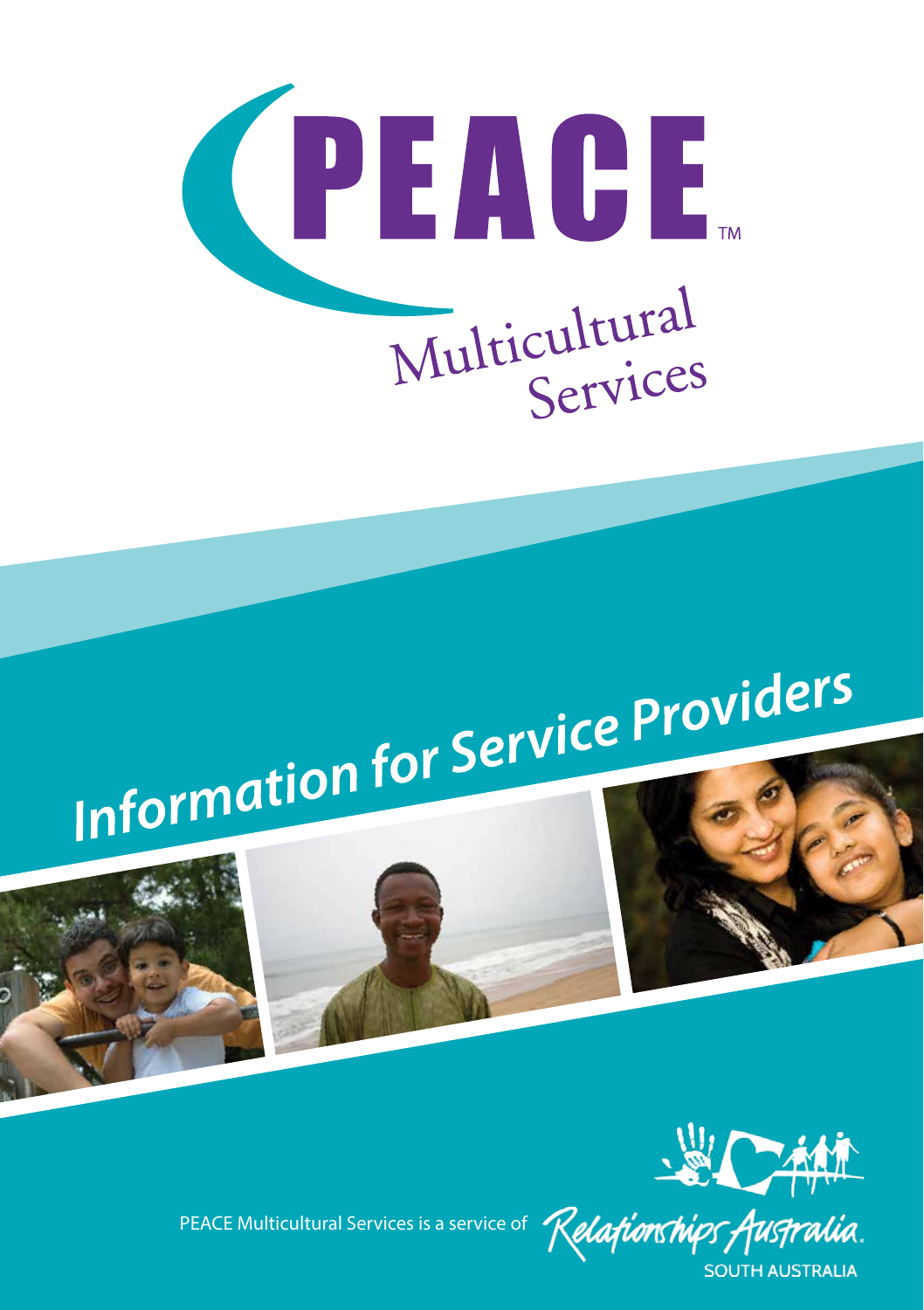

### *Introduction*

This information pack aims to increase service providers' knowledge about PEACE Multicultural Services and to improve referrals and collaboration between PEACE and other service providers working in the following fields:

- **•** Gambling Help Services
- **•** HIV sector
- **•** Hepatitis sector
- **•** Mental health services
- **•** Drug and alcohol services
- **•** Settlement services
- **•** Ethno-specific services
- **•** Other mainstream services.

# *What is PEACE?*

PEACE stands for Personal Education And Community Empowerment. It is a statewide multicultural service of Relationships Australia SA and aims to support and assist culturally and linguistically diverse (CALD) communities to lead balanced and healthy lives.

It is particularly funded to assist CALD people at risk or affected by HIV, sexually transmitted diseases, viral hepatitis, problem gambling and other related issues. We work with individual clients, with families and friends, communities and service providers working with CALD people, to achieve the best possible outcomes for clients.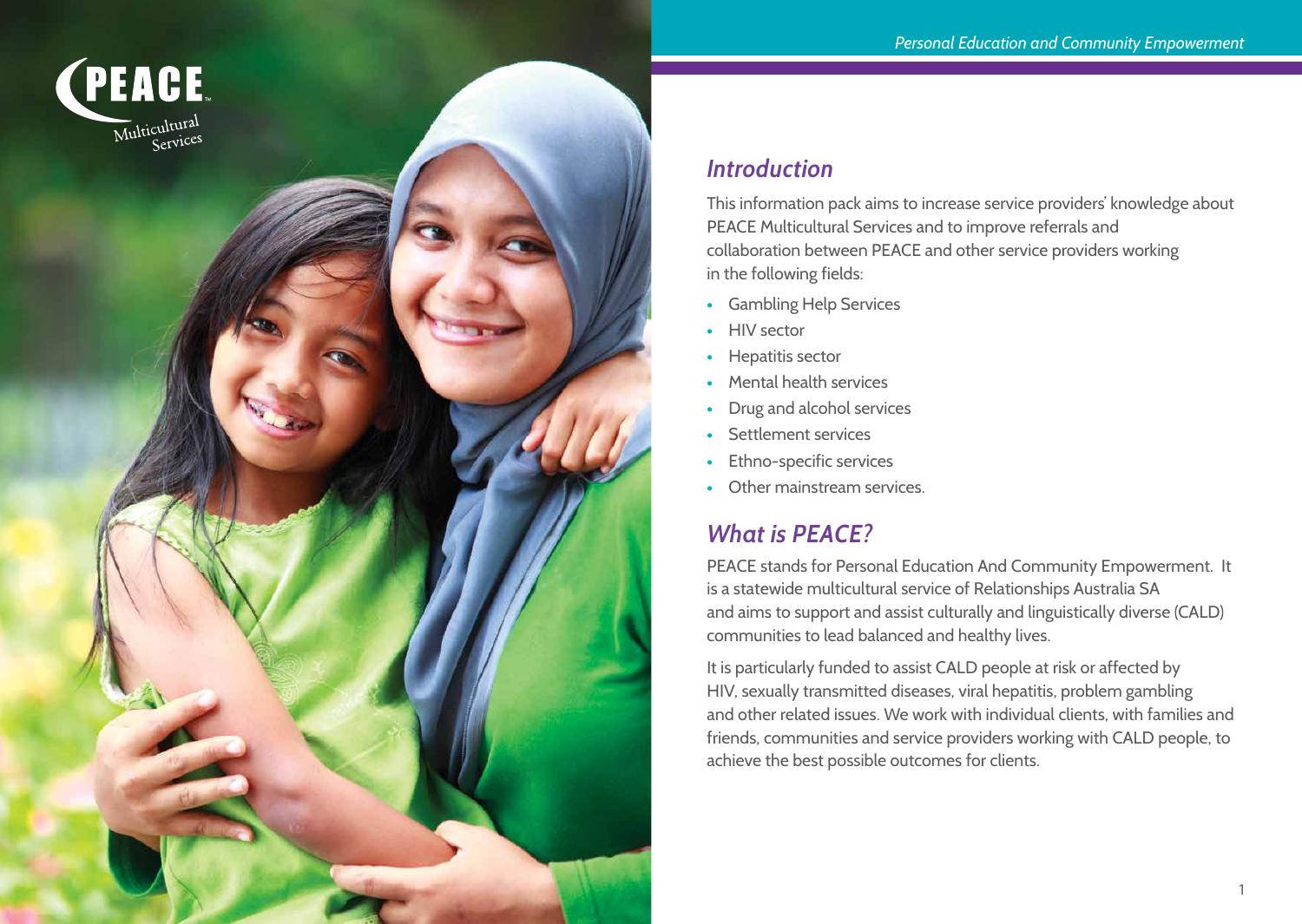# *Who works at PEACE?*

Workers at PEACE are very diverse and come from a number of different cultural backgrounds and professional skills. Workers are bilingual and specifically trained. PEACE workers are non-judgemental and provide comprehensive, professional services where clients feel safe and comfortable.

PEACE is a team that consisits of a Manager, team leader, project officers, community support workers, case managers and a counsellor.

# *What services do we provide to your clients?*

PEACE provides information, support, referral and advocacy services for CALD people at risk of or affected by:

- **•** Problem gambling
- **•** HIV and STIs
- **•** Viral hepatitis
- **•** Other related issues.
- **1.** We help clients understand and cope with the problems/diagnoses from cultural perspectives.
- **2.** We provide culturally appropriate support to help clients cope with financial burdens/emotional issues resulting from new diagnoses/ treatments/problem gambling.
- **3.** We help clients develop confidence in using mainstream services.
- **4.** We help clients address factors contributing to their primary health issues including isolation, unemployment and family relationships.
- **5.** We help clients to understand the legal issues associated or relevant to their situation.
- **6.** We help clients achieve their set goals.
- **7.** We can work together with clients and their family/friends to help build a support network.
- **8.** We can work one-on-one with a client's family/friends. Client confidentiality is always maintained according to strict codes of conduct.
- **9.** We provide community education sessions and specific training programs to empower and strengthen the communities we serve.

# *What services do we provide to you?*

PEACE can work with individual service providers and organisations to improve capabilities and confidence levels when working with CALD people.

Regardless of where you work; hospitals, prisons, medical clinics, treatment centres, community settings, government or non-government, we can:

- **•** Collaborate with you to achieve better outcomes for your clients
- **•** Provide cultural consultancy services
- **•** Organise training for your workplace/team to address issues of culture and/or working effectively with interpreters
- **•** Work with your community association to improve your capacity to respond effectively to issues such as gambling, HIV and hepatitis
- **•** Provide you with information to enable you to understand the risk factors and recognise the people who are in need of our services.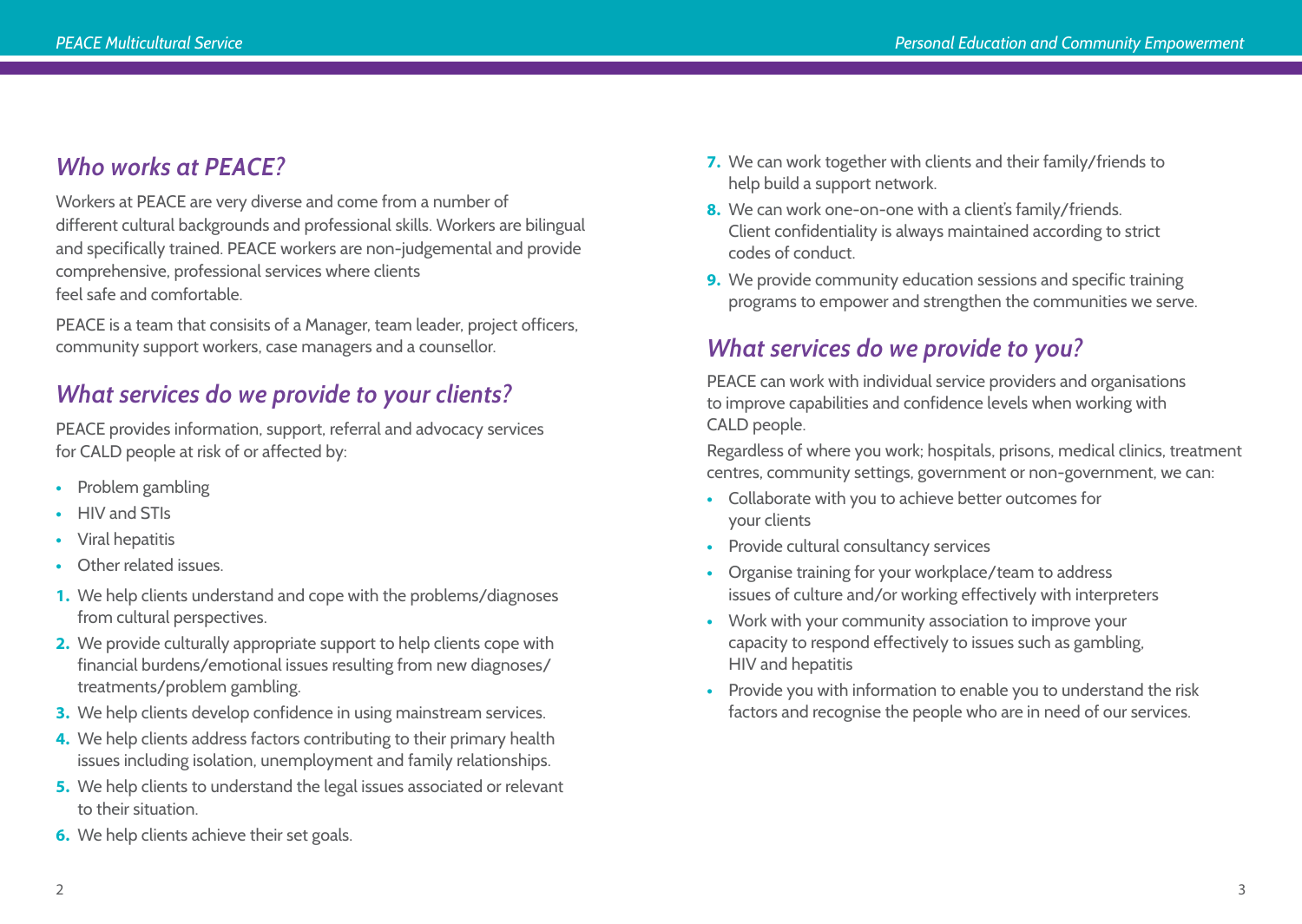# *How do we provide our services?*

- **•** We provide services at a convenient time and place for clients
- **•** We provide a prompt service, aiming to respond within 24 48 hours
- **•** We build professional relationships that are based on trust and respect
- **•** We provide holistic and contextualised services both to the client and their significant others including service providers
- **•** When needed, we use a case management approach, which includes regular follow up, to meet the needs of the clients
- **•** We provide evidence-based therapeutic services when needed, to address the needs of clients
- **•** We provide a service that is respectful and culturally responsive
- **•** We never judge people, no matter what their lifestyle is, but we work with them to improve their situation and/or help them maintain their health and wellbeing
- **•** We use a strengths-based approach to build clients' capability in responding to own issues
- **•** We provide a service that matches client's health literacy level and needs
- **•** We consult with clients and negotiate their needs and goals
- **•** We ensure clients' confidentiality with their community and significant others is always maintained
- **•** We do not charge for our services
- **•** We provide interpreters and work with clients to feel comfortable about using an interpreter, as we never use a family member
- **•** We collaborate with other service providers, when appropriate, to help the client to meet their goals.

# *When should you refer clients to us?*

PEACE believes that all CALD people should have access to relevant services. We want them to feel comfortable and safe when they use these services and to experience better outcomes after using those services. PEACE also believes that CALD people should have access to information and support services to help prevent problems such as gambling, HIV, viral hepatitis and liver cancer.

We understand that, at times, it can be overwhelming for service providers to achieve this without other additional cultural support. Attending to cultural issues, by making a referral to PEACE Multicultural Services, can help address many barriers and improve health and welfare outcomes for clients.

You can refer clients to us when the client is at risk or is already affected by problems. The following issues are only examples of situations where you can make a referral:

#### *Problem Gambling*

- **1.** When the client requests further support for issues other than gambling
- **2.** When the client experiences financial difficulties and he/she gambles recreationally or excessively
- **3.** When the client is diagnosed with mental illness and he/she gambles recreationally or excessively
- **4.** When the client experiences social isolation, and/or family relationships problems and/or drug and alcohol problems and he/she gambles recreationally or excessively
- **5.** When the client declares to you that they had a "big win" and they have been chasing another one
- **6.** When a family member is affected or concerned about someone else's gambling habits.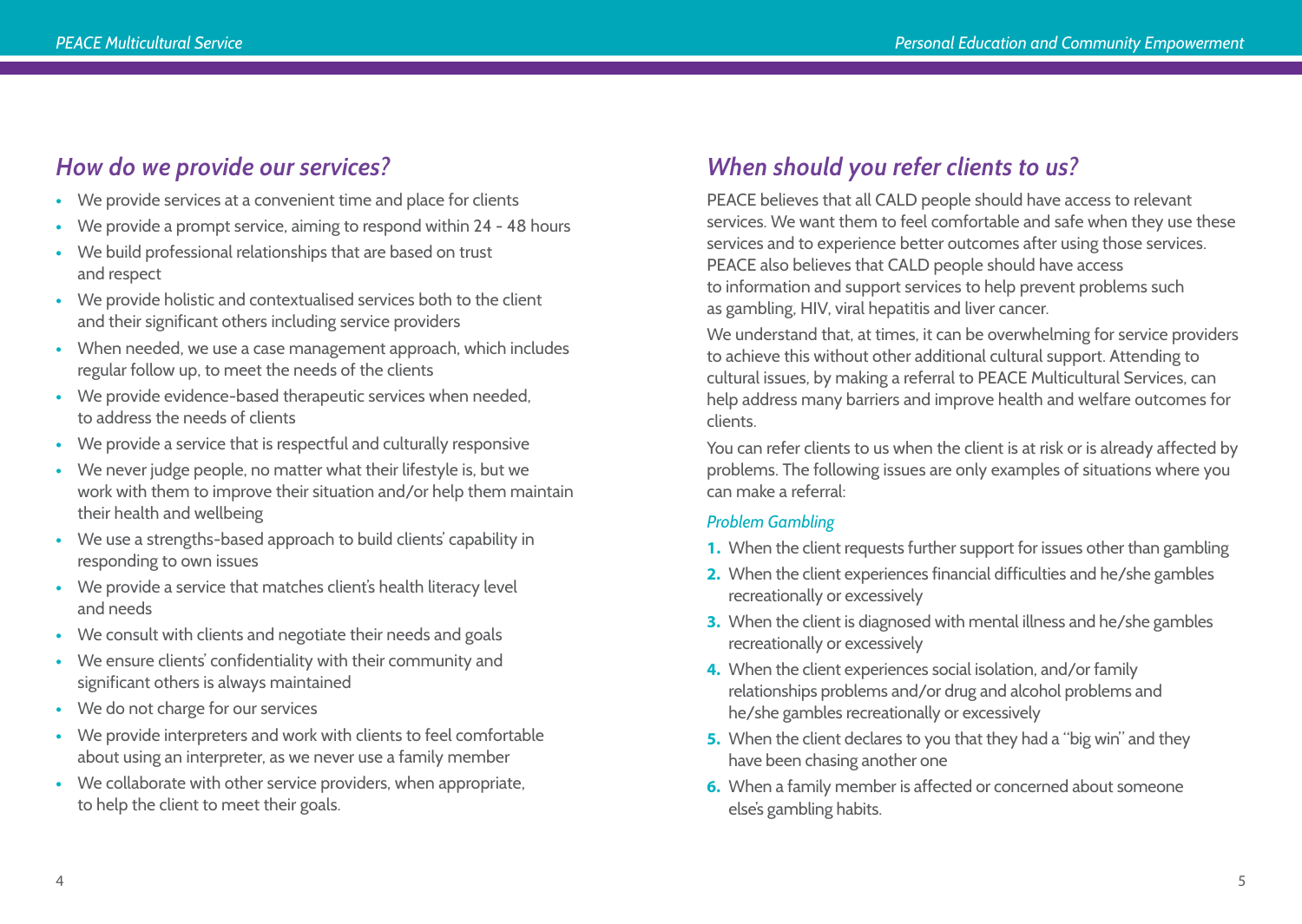#### *HIV and STI*

- **1.** When the client is travelling to high prevalence countries (ie. Africa and Asia) and are in need of information about prevention
- **2.** When the client needs support to go through HIV screening
- **3.** To access condoms and learn how to use them this includes male and female condoms
- **4.** When the client is living with HIV and requires cultural support and/or other practical support
- **5.** When you believe the client's situation is not getting better and you are not sure if there are cultural issues/barriers
- **6.** When HIV is causing family relationships problems
- **7.** When a woman needs to protect herself from HIV (including living with a partner who is living with HIV) and gender equality issues
- **8.** When you are dealing with young people who are sexually active and have had an experience of an STI
- **9.** Anyone who you believe is at risk (please ensure you have accurate and up to date information about prevention, transmission and risks).

#### *Viral Hepatitis*

- **1.** Everyone who comes from high prevalence countries (ie. Africa, Asia and the Middle East). People from these countries need to go through hepatitis screening to ensure early treatment and monitoring to prevent advance liver disease including liver cancer
- **2.** Anyone who is already diagnosed with hepatitis B and/or C
- **3.** Anyone who lived or still lives with someone who has hepatitis (mainly hepatitis B)
- **4.** Anyone who requires further information about transmission and risk factors
- **5.** Anyone who wants information about hepatitis A and B vaccination.

# *How can you refer clients to PEACE?*

Clients do not require a formal referral to access our services, however, CALD people may benefit more when a warm referral is made. A warm referral is when you, as service provider, help facilitate the contact between the client and us. You could do so by following one of the options below:

- **1.** Arrange a meeting for us to meet the client at a convenient place and time; this could be at your workplace, or at ours or at the client's home
- **2.** Call us on 8245 8100 and ask to speak to a PEACE worker. The worker will complete the referral form (included in this pack) on your behalf over the phone. However, if the referral is for general enquiry and assessment, we do not need to fill the referral form, making an appointment might be sufficient
- **3.** Make a copy of the referral form, fill it in and:
	- **a.** Mark it confidential and address it to PEACE Manager or Team Leader and post it to 49a Orsmond Street, Hindmarsh SA 5007.
	- **b.** Or mark it confidential and address it to PEACE Manager or Team Leader and fax to Relationships Australia (SA) on 8346 7333.
	- **c.** Or scan the completed form and email it to e.oudih@rasa.org.au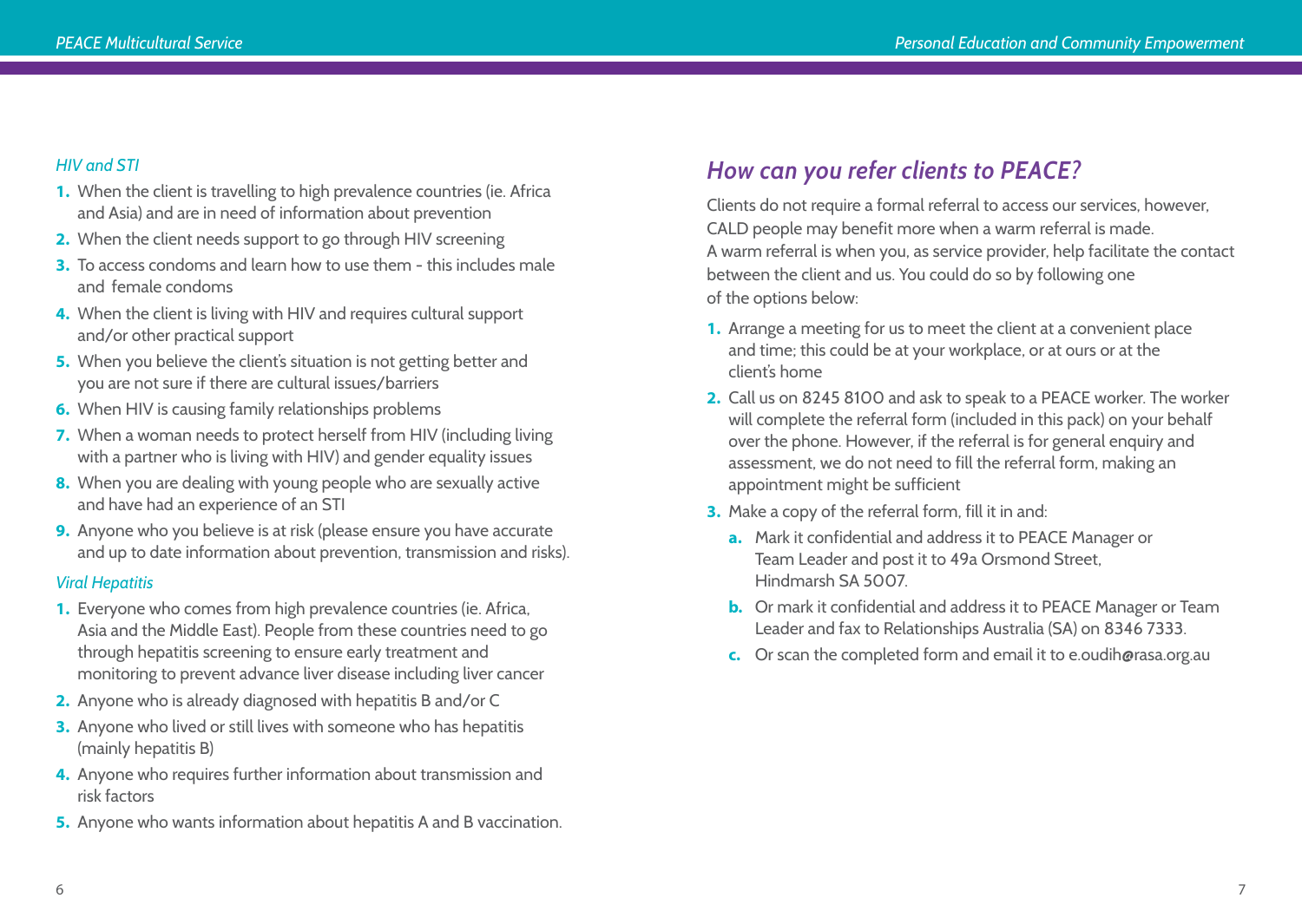| PART D - Other practical consideration / issues                                                                                                                                                                                                                                                    |
|----------------------------------------------------------------------------------------------------------------------------------------------------------------------------------------------------------------------------------------------------------------------------------------------------|
| $\Box$ Same gender worker $\Box$ Same sex attracted worker $\Box$ Practical issues (transport, language limitation)<br>$\Box$ Warm referral (meeting the client with you) $\Box$ Safety issue (mental health, domestic violence)<br>Any other considerations that PEACE need to take into account: |
| $\Box$ Use a particular interpreter that the client is comfortable with<br>Any relevant comments:                                                                                                                                                                                                  |
|                                                                                                                                                                                                                                                                                                    |
| Next action - OFFICE USE ONLY                                                                                                                                                                                                                                                                      |
| $\blacksquare$ $\blacksquare$ $\blacksquare$ $\blacksquare$ $\blacksquare$ $\blacksquare$ $\blacksquare$ $\blacksquare$ $\blacksquare$ $\blacksquare$<br>Date received: $\_\_\/$                                                                                                                   |
|                                                                                                                                                                                                                                                                                                    |
| Referring worker informed of the outcome: $\Box$ Yes $\Box$ No<br>Joint take required by MOSAIC: $\Box$ Yes $\Box$ No                                                                                                                                                                              |
|                                                                                                                                                                                                                                                                                                    |

## *How will we communicate with you?*

If you made a referral but did not make an appointment for the client, we will contact the client within 24 - 48 hours to make an initial assessment. and organise a meeting time. Once the client attends the appointment, we will confirm with you, either through a letter or an email, that we have seen the client and that he/she will continue to be seen by PEACE. We will inform you of the PEACE worker who is case managing the client.

Depending on the complexity of the issues and if client consent was granted, we might be in further contact with you to ensure a shared care plan is in place. If a shared care plan is in place, then the PEACE worker will communicate with you on a regular basis to ensure the client is progressing well.

# *What should you do if you have a concern?*

- **1.** If your concern is related to a client, please contact the PEACE worker named in the confirmation letter/email, or simply make a new referral to PEACE as previously detailed.
- **2.** If your concern is related to a complaint you received from a client about our PEACE service, or if you have a concern about the conduct of a PEACE worker, please address the issue with the worker, if appropriate. If it is not appropriate, please contact the PEACE Manager by telephone on 8245 8100.
- **3.** If you believe the matter is serious, please address your concern in writing, marked confidential to:

*Manager - PEACE Multicultural Services Relationships Australia (SA) 49a Orsmond Street, Hindmarsh SA 5007*

**4.** The Manager will then confirm receipt of your letter and indicate to you the process of resolving the matter as per Relationships Australia (SA)'s policy and procedure.

For any further information and clarification please contact the PEACE Manager on **(08) 8245 8100.**

# Form Service Provider Referral

and follow instructions on page Please photocopy or scan this form, and follow instructions on<br>of this booklet to send the form to Relationships Australia (SA).

# ency ag Section

| Did the client initiate the referral? $\Box$ Yes $\Box$ No $\,$ Did you initiate the referral to <code>PEACE?</code> $\Box$ Yes $\, \Box$ No $\,$ |
|---------------------------------------------------------------------------------------------------------------------------------------------------|
| Have you obtained client's consent to release his/her personal information to PEACE? $\Box$ Yes $\Box$ No                                         |
| Section B - Concerns/issue that PEACE may need to address:                                                                                        |
| (please tick and briefly outline the issues/concerns or services required)                                                                        |
|                                                                                                                                                   |
|                                                                                                                                                   |
|                                                                                                                                                   |
|                                                                                                                                                   |
|                                                                                                                                                   |
|                                                                                                                                                   |
|                                                                                                                                                   |
| Section C - Client details                                                                                                                        |

|                            | Section B - Concerns/issue that PEACE may need to address:<br>(please tick and briefly outline the issues/concerns or services required) |
|----------------------------|------------------------------------------------------------------------------------------------------------------------------------------|
|                            |                                                                                                                                          |
|                            |                                                                                                                                          |
|                            |                                                                                                                                          |
|                            |                                                                                                                                          |
|                            |                                                                                                                                          |
|                            |                                                                                                                                          |
|                            |                                                                                                                                          |
| Section C - Client details |                                                                                                                                          |
| $\Box$ Male $\Box$ Female  | Date of Birth: $\_\$                                                                                                                     |
|                            |                                                                                                                                          |
|                            |                                                                                                                                          |
|                            |                                                                                                                                          |
|                            |                                                                                                                                          |
| نیات بران ک                | j<br>نجام منفقه                                                                                                                          |

<del>ہے</del><br>تہ